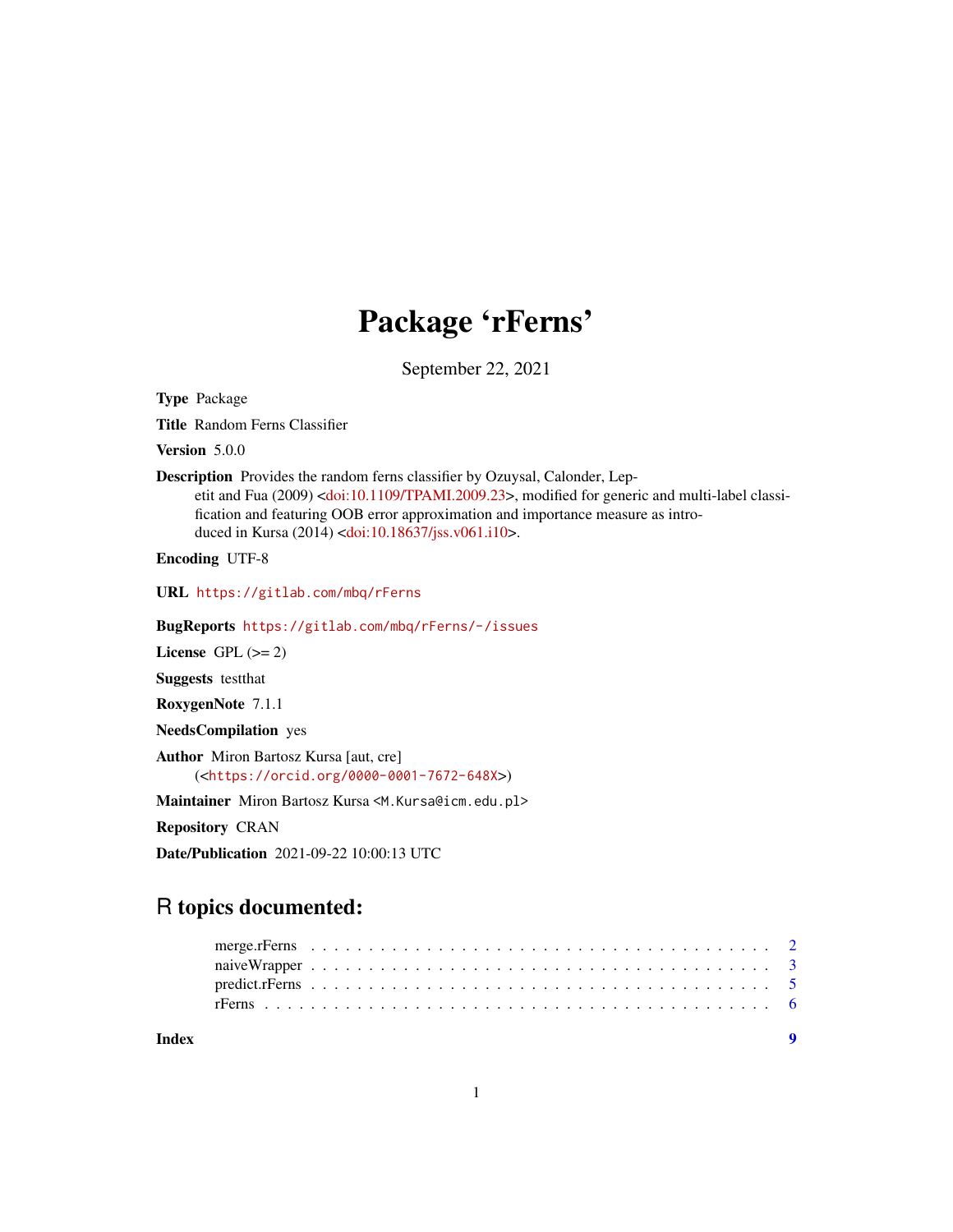<span id="page-1-0"></span>

#### Description

This function combines two compatible (same decision, same training data structure and same depth) models into a single ensemble. It can be used to distribute model training, perform it on batches of data, save checkouts or precisely investigate its course.

#### Usage

```
## S3 method for class 'rFerns'
merge(
  x,
  y,
  dropModel = FALSE,
  ignoreObjectConsistency = FALSE,
  trueY = NULL,
  ...
)
```
#### Arguments

| X                       | Object of a class r Ferns; a first model to be merged.                                                                                                                                                              |
|-------------------------|---------------------------------------------------------------------------------------------------------------------------------------------------------------------------------------------------------------------|
| У                       | Object of a class rFerns; a second model to be merged. Can also be NULL, x<br>is immediately returned in that case. Has to have be built on the same kind of<br>training data as x, with the same depth.            |
| dropModel               | If TRUE, model structure will be dropped to save size. This disallows prediction<br>using the merged model, but retains importance and OOB approximations.                                                          |
| ignoreObjectConsistency |                                                                                                                                                                                                                     |
|                         | If TRUE, merge will be done even if both models were built on a different sets of<br>objects. This drops OOB approximations.                                                                                        |
| trueY                   | Copy of the training decision, used to re-construct OOB error and confusion<br>matrix. Can be omitted, OOB error and confusion matrix will disappear in that<br>case; ignored when ignoreObjectConsistency is TRUE. |
|                         | Ignored, for S3 gerneric/method consistency.                                                                                                                                                                        |

#### Value

An object of class rFerns, which is a list with the following components:

model The merged model in case both x and y had model structures included and dropModel was FALSE. Otherwise NULL. oobErr OOB approximation of accuracy, if can be computed. Namely, when oobScores could be and trueY is provided.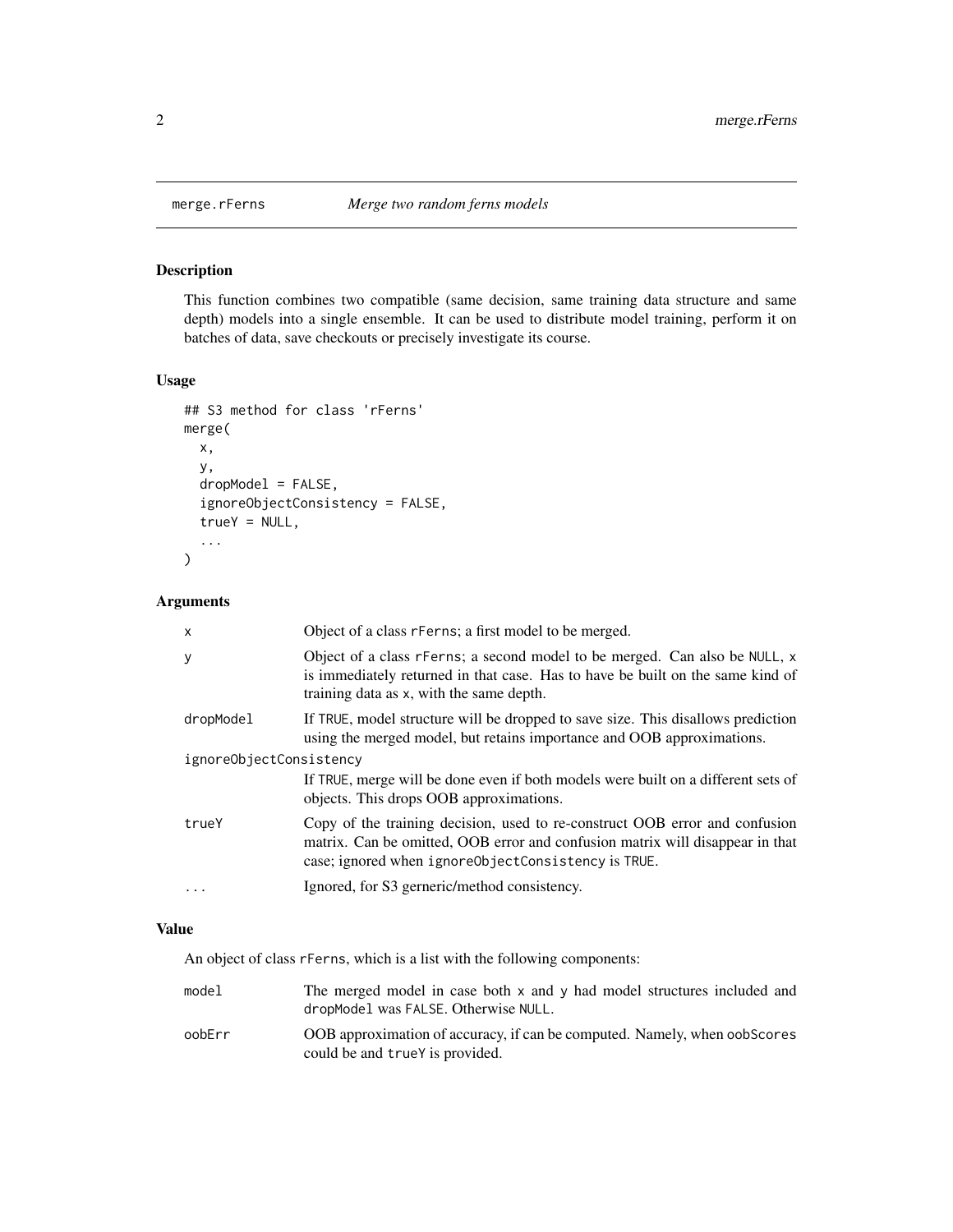#### <span id="page-2-0"></span>naiveWrapper 3

| importance         | The merged importance scores in case both x and y had importance calculated.<br>Shadow importance appears only if both models had it enabled. |
|--------------------|-----------------------------------------------------------------------------------------------------------------------------------------------|
| oobScores          | OOB scores, if can be computed; namely if both models had it calculated and<br>ignoreObjectConsistency was not used.                          |
| oobPreds           | A vector of OOB predictions of class for each object in training set, if can be<br>computed.                                                  |
| oobConfusionMatrix |                                                                                                                                               |
|                    | OOB confusion matrix, if can be computed. Namely, when oobscores could be<br>and true is provided.                                            |
| timeTaken          | Time used to train the model, calculated as a sum of training times of x and y.                                                               |
| parameters         | Numerical vector of three elements: classes, depth and ferns.                                                                                 |
| classLabels        | Copy of levels(Y) after purging unused levels.                                                                                                |
| isStruct           | Copy of the train set structure.                                                                                                              |
| merged             | Set to TRUE to mark that merging was done.                                                                                                    |

#### Note

In case of different training object sets were used to build the merged models, merged importance is calculated but mileage may vary; for substantially different sets it may become biased. Your have been warned.

Shadow importance is only merged when both models have shadow importance and the same consistentSeed value; otherwise shadow importance would be biased down.

The order of objects in x and y is not important; the only exception is merging with NULL, in which case x must be an rFerns object for R to use proper merge method.

#### Examples

```
set.seed(77)
#Fetch Iris data
data(iris)
#Build models
rFerns(Species~.,data=iris)->modelA
rFerns(Species~.,data=iris)->modelB
modelAB<-merge(modelA,modelB)
print(modelA)
print(modelAB)
```
naiveWrapper *Naive feature selection method utilising the rFerns shadow imporance*

#### Description

Proof-of-concept ensemble of rFerns models, built to stabilise and improve selection based on shadow importance. It employs a super-ensemble of iterations small rFerns forests, each built on a subspace of size attributes, which is selected randomly, but with a higher selection probability for attributes claimed important by previous sub-models. Final selection is a group of attributes which hold a substantial weight at the end of the procedure.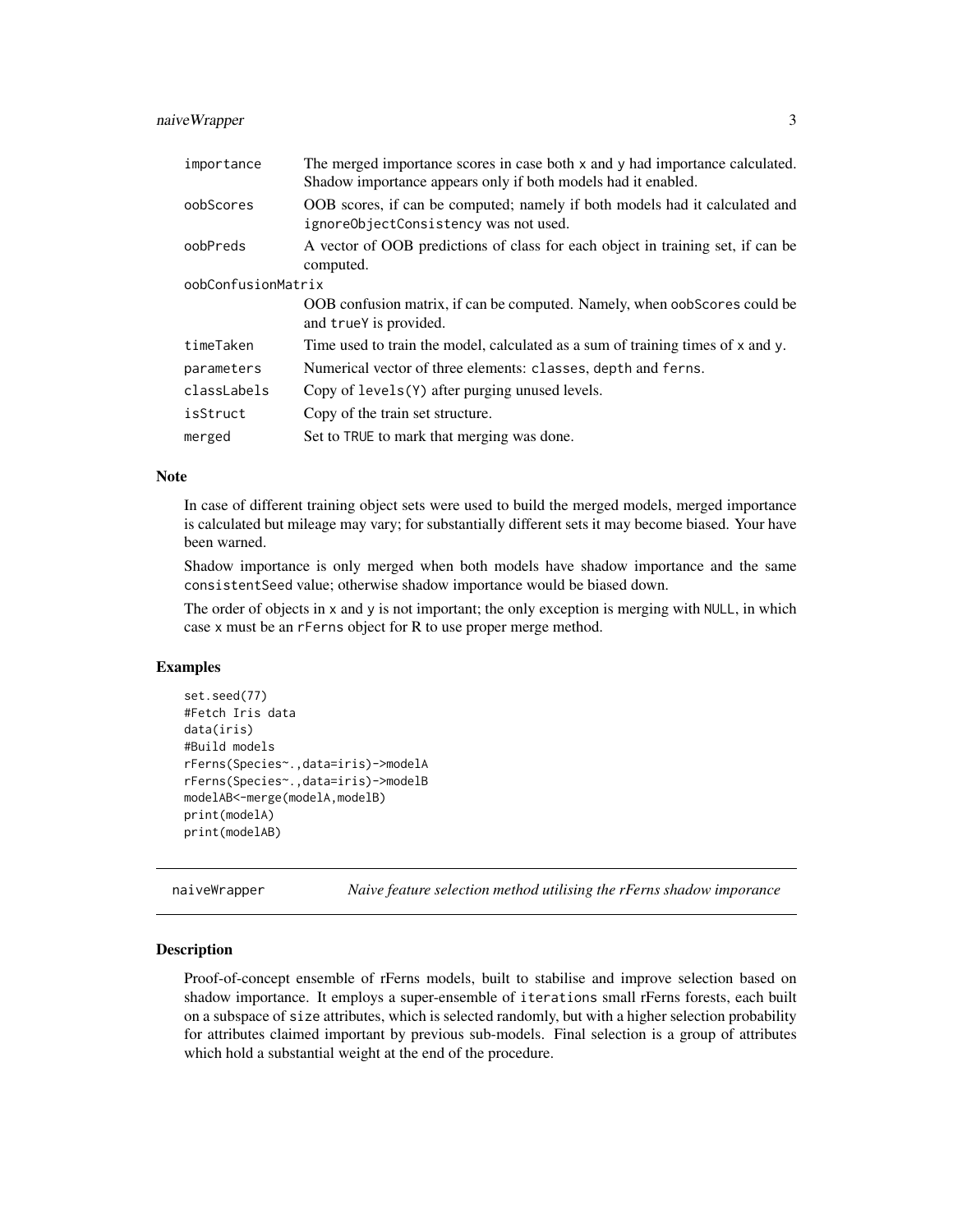#### Usage

```
naiveWrapper(
 x,
 y,
  iterations = 1000,
  depth = 5,
  ferns = 100,
  size = 30,
  lambda = 5,
  threads = 0,
  saveHistory = FALSE
)
```
#### Arguments

| $\mathsf{x}$ | Data frame containing attributes; must have unique names and contain only nu-<br>meric, integer or (ordered) factor columns. Factors must have less than 31 levels.<br>No NA values are permitted.           |
|--------------|--------------------------------------------------------------------------------------------------------------------------------------------------------------------------------------------------------------|
| y            | A decision vector. Must a factor of the same length as $nrow(X)$ for ordinary<br>many-label classification, or a logical matrix with each column corresponding<br>to a class for multi-label classification. |
| iterations   | Number of iterations <i>i.e.</i> , the number of sub-models built.                                                                                                                                           |
| depth        | The depth of the ferns; must be in $1-16$ range. Note that time and memory<br>requirements scale with 2^depth.                                                                                               |
| ferns        | Number of ferns to be build in each sub-model. This should be a small number,<br>around 3-5 times size.                                                                                                      |
| size         | Number of attributes considered by each sub-model.                                                                                                                                                           |
| lambda       | Lambda parameter driving the re-weighting step of the method.                                                                                                                                                |
| threads      | Number of parallel threads, copied to the underlying referns call.                                                                                                                                           |
| saveHistory  | Should weight history be stored.                                                                                                                                                                             |

#### Value

An object of class naiveWrapper, which is a list with the following components:

| found         | Names of all selected attributes.                                                        |
|---------------|------------------------------------------------------------------------------------------|
| weights       | Vector of weights indicating the confidence that certain feature is relevant.            |
| timeTaken     | Time of computation.                                                                     |
| weightHistory | History of weights over all iterations, present if save History was TRUE.                |
| params        | Copies of algorithm parameters, iterations, depth, ferns and size, as a<br>named vector. |

#### References

Kursa MB (2017). *Efficient all relevant feature selection with random ferns*. In: Kryszkiewicz M., Appice A., Slezak D., Rybinski H., Skowron A., Ras Z. (eds) Foundations of Intelligent Systems. ISMIS 2017. Lecture Notes in Computer Science, vol 10352. Springer, Cham.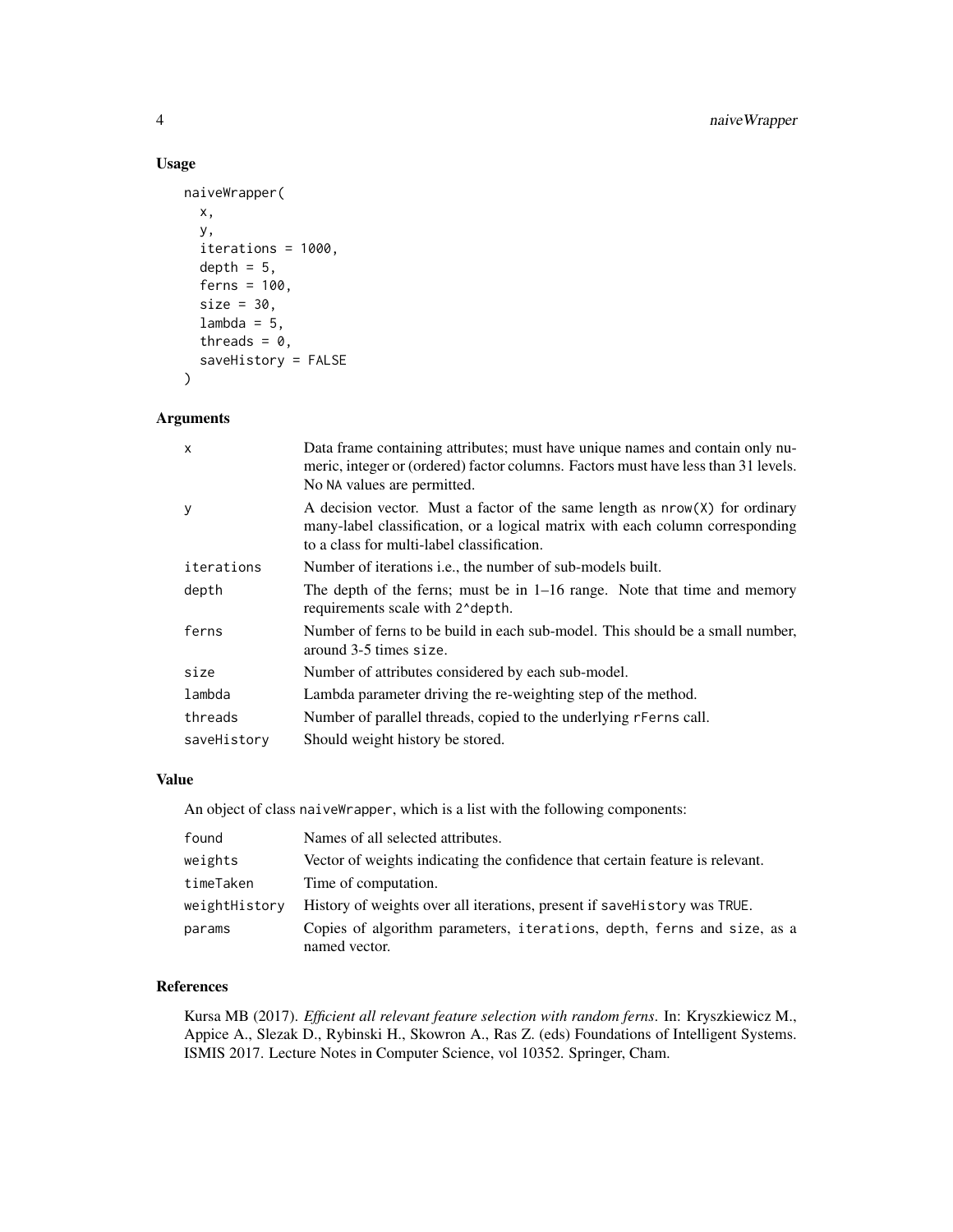#### <span id="page-4-0"></span>predict.rFerns 5

#### Examples

```
set.seed(77)
#Fetch Iris data
data(iris)
#Extend with random noise
noisyIris<-cbind(iris[,-5],apply(iris[,-5],2,sample))
names(noisyIris)[5:8]<-sprintf("Nonsense%d",1:4)
#Execute selection
naiveWrapper(noisyIris,iris$Species,iterations=50,ferns=20,size=8)
```
predict.rFerns *Prediction with random ferns model*

#### Description

This function predicts classes of new objects with given rFerns object.

#### Usage

```
## S3 method for class 'rFerns'
predict(object, x, scores = FALSE, ...)
```
#### Arguments

| object   | Object of a class r Ferns; a model that will be used for prediction.                                                                                                                                                                                 |
|----------|------------------------------------------------------------------------------------------------------------------------------------------------------------------------------------------------------------------------------------------------------|
| X        | Data frame containing attributes; must have corresponding names to training set<br>(although order is not important) and do not introduce new factor levels. If this<br>argument is not given, OOB predictions on the training set will be returned. |
| scores   | If TRUE, the result will contain score matrix instead of simple predictions.                                                                                                                                                                         |
| $\cdots$ | Additional parameters.                                                                                                                                                                                                                               |

#### Value

Predictions. If scores is TRUE, a factor vector (for many-class classification) or a logical data.frame (for multi-class classification) with predictions, else a data.frame with class' scores.

#### Examples

```
set.seed(77)
#Fetch Iris data
data(iris)
#Split into tRain and tEst set
iris[c(TRUE,FALSE),]->irisR
iris[c(FALSE,TRUE),]->irisE
#Build model
rFerns(Species~.,data=irisR)->model
print(model)
```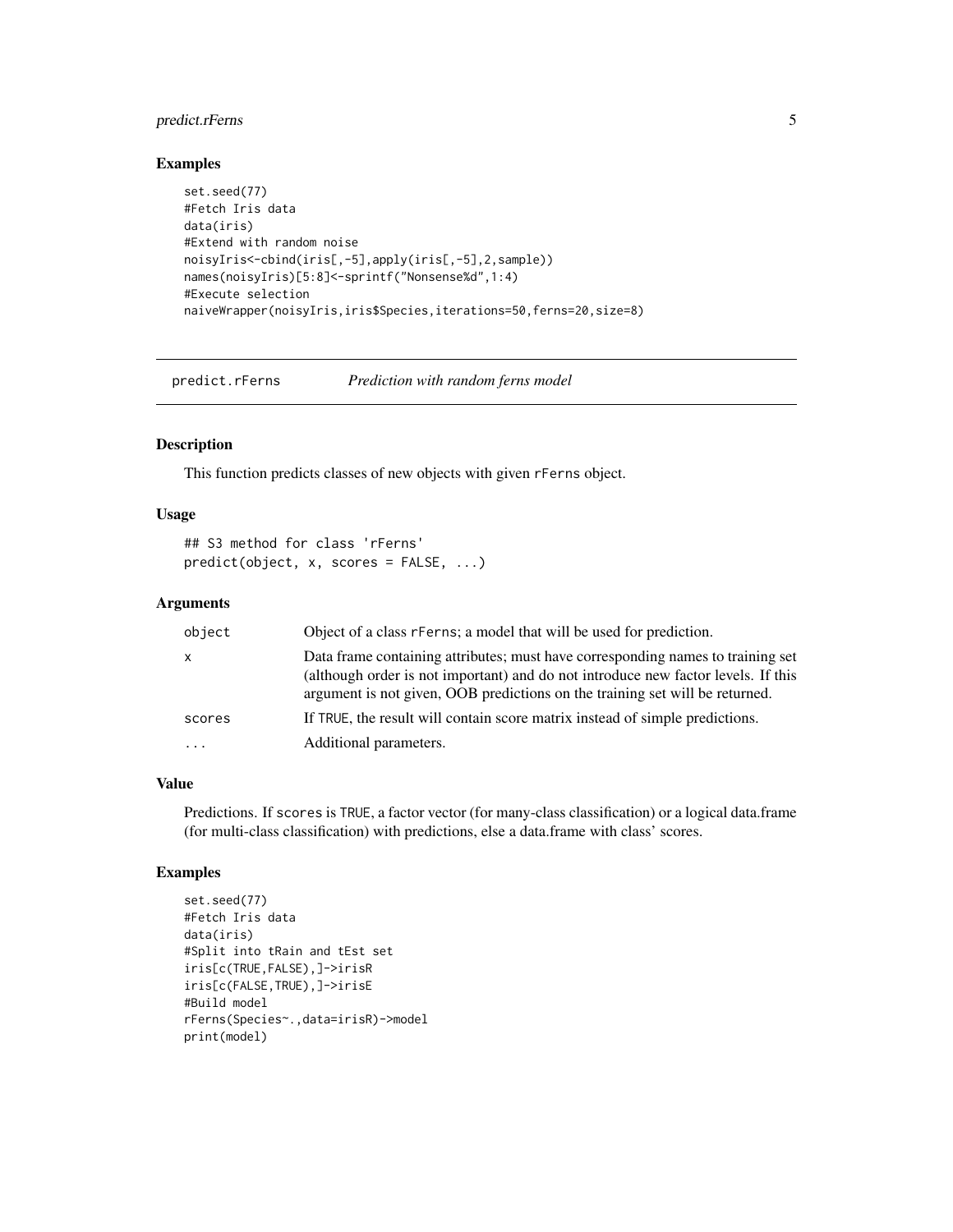6 rFerns

```
#Test
predict(model,irisE)->p
print(table(
Predictions=p,
True=irisE[["Species"]]))
err<-mean(p!=irisE[["Species"]])
print(paste("Test error",err,sep=" "))
#Show first OOB scores
head(predict(model,scores=TRUE))
```
rFerns *Classification with random ferns*

#### Description

This function builds a random ferns model on the given training data.

#### Usage

```
rFerns(x, ...)
## S3 method for class 'formula'
rFerns(formula, data = .GlobalEnv, ...)
## S3 method for class 'matrix'
rFerns(x, y, ...)
## Default S3 method:
rFerns(
 x,
  y,
  depth = 5,
  ferns = 1000,
  importance = "none",
  saveForest = TRUE,
  consistentSeed = NULL,
  threads = 0,
  ...
)
```
#### Arguments

| x                       | Data frame containing attributes; must have unique names and contain only nu-      |
|-------------------------|------------------------------------------------------------------------------------|
|                         | meric, integer or (ordered) factor columns. Factors must have less than 31 levels. |
|                         | No NA values are permitted.                                                        |
| $\cdot$ $\cdot$ $\cdot$ | For formula and matrix methods, a place to state parameters to be passed to        |
|                         | default method. For the print method, arguments to be passed to print.             |

<span id="page-5-0"></span>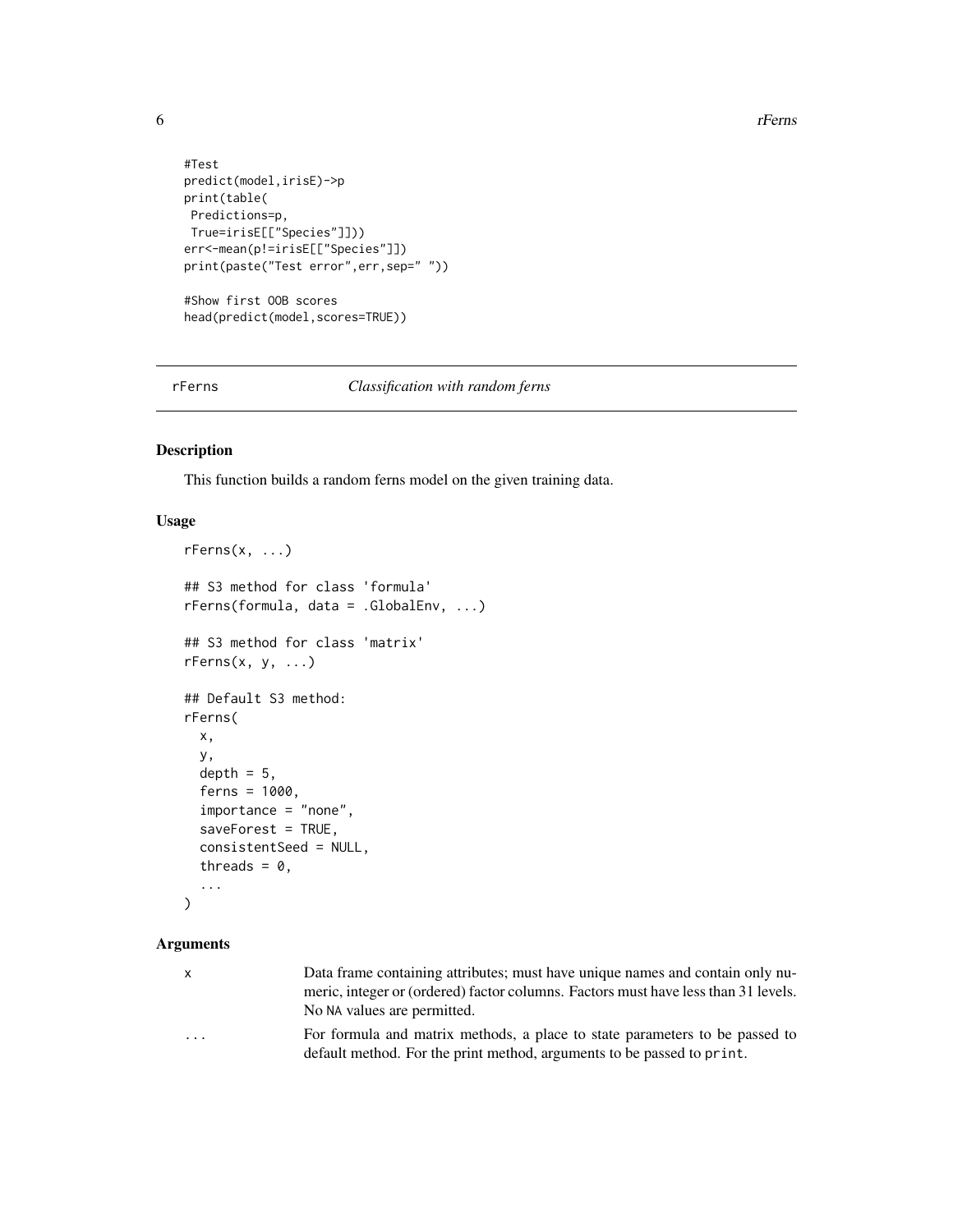#### rFerns **7**

| formula    | alternatively, formula describing model to be analysed.                                                                                                                                                                                                                                                                                                                                                                                                                                                                                                                                                                                                                                                                                          |
|------------|--------------------------------------------------------------------------------------------------------------------------------------------------------------------------------------------------------------------------------------------------------------------------------------------------------------------------------------------------------------------------------------------------------------------------------------------------------------------------------------------------------------------------------------------------------------------------------------------------------------------------------------------------------------------------------------------------------------------------------------------------|
| data       | in which to interpret formula.                                                                                                                                                                                                                                                                                                                                                                                                                                                                                                                                                                                                                                                                                                                   |
| y          | A decision vector. Must a factor of the same length as nrow(X) for ordinary<br>many-label classification, or a logical matrix with each column corresponding<br>to a class for multi-label classification.                                                                                                                                                                                                                                                                                                                                                                                                                                                                                                                                       |
| depth      | The depth of the ferns; must be in $1-16$ range. Note that time and memory<br>requirements scale with 2^depth.                                                                                                                                                                                                                                                                                                                                                                                                                                                                                                                                                                                                                                   |
| ferns      | Number of ferns to be build.                                                                                                                                                                                                                                                                                                                                                                                                                                                                                                                                                                                                                                                                                                                     |
| importance | Set to calculate attribute importance measure (VIM); "simple" will calculate<br>the default mean decrease of true class score (MDTS, something similar to Ran-<br>dom Forest's MDA/MeanDecreaseAccuracy), "shadow" will calculate MDTS<br>and additionally MDTS of this attribute shadow, an implicit feature build by<br>shuffling values within it, thus stripping it from information (which is slightly<br>slower). Shadow importance is useful as a reference to judge significance of a<br>regular importance. "none" turns importance calculation off, for a slightly faster<br>execution. For compatibility with pre-1.2 rFerns, TRUE will resolve to "simple"<br>and FALSE to "none". Abbreviation can be used instead of a full value. |
| saveForest | Should the model be saved? It must be TRUE if you want to use the model<br>for prediction; however, if you are interested in importance or OOB error only,<br>setting it to FALSE significantly improves memory requirements, especially for<br>large depth and ferns.                                                                                                                                                                                                                                                                                                                                                                                                                                                                           |
|            | consistentSeed PRNG seed used for shadow importance only. Must be either a 2-element inte-<br>ger vector or NULL, which corresponds to seeding from the default PRNG.                                                                                                                                                                                                                                                                                                                                                                                                                                                                                                                                                                            |
| threads    | Number or OpenMP threads to use. The default value of 0 means all available<br>to OpenMP. It should be set to the same value in two merged models to make<br>shadow importance meaningful.                                                                                                                                                                                                                                                                                                                                                                                                                                                                                                                                                       |

#### Value

An object of class rFerns, which is a list with the following components:

| model      | The built model; NULL if saveForest was FALSE.                                                                                                                                                                                                                                                                                                                                                                                                                                                                                                                                      |
|------------|-------------------------------------------------------------------------------------------------------------------------------------------------------------------------------------------------------------------------------------------------------------------------------------------------------------------------------------------------------------------------------------------------------------------------------------------------------------------------------------------------------------------------------------------------------------------------------------|
| oobErr     | OOB approximation of accuracy. Ignores never-OOB-tested objects (see oob-<br>Scores element).                                                                                                                                                                                                                                                                                                                                                                                                                                                                                       |
| importance | The importance scores or NULL if importance was set to "none". In a first<br>case it is a data. frame with two or three columns: MeanScoreLoss which is a<br>mean decrease of a score of a correct class when a certain attribute is permuted,<br>Tries which is number of ferns which utilised certain attribute, and, only when<br>importance was set to "shadow", Shadow, which is a mean decrease of accuracy<br>for the correct class for a permuted copy of an attribute (useful as a baseline for<br>normal importance). The rownames are set and equal to the names $(x)$ . |
| oobScores  | A matrix of OOB scores of each class for each object in training set. Rows<br>correspond to classes in the same order as in $levels(Y)$ . If the ferns is too<br>small, some columns may contain NAs, what means that certain objects were<br>never in test set.                                                                                                                                                                                                                                                                                                                    |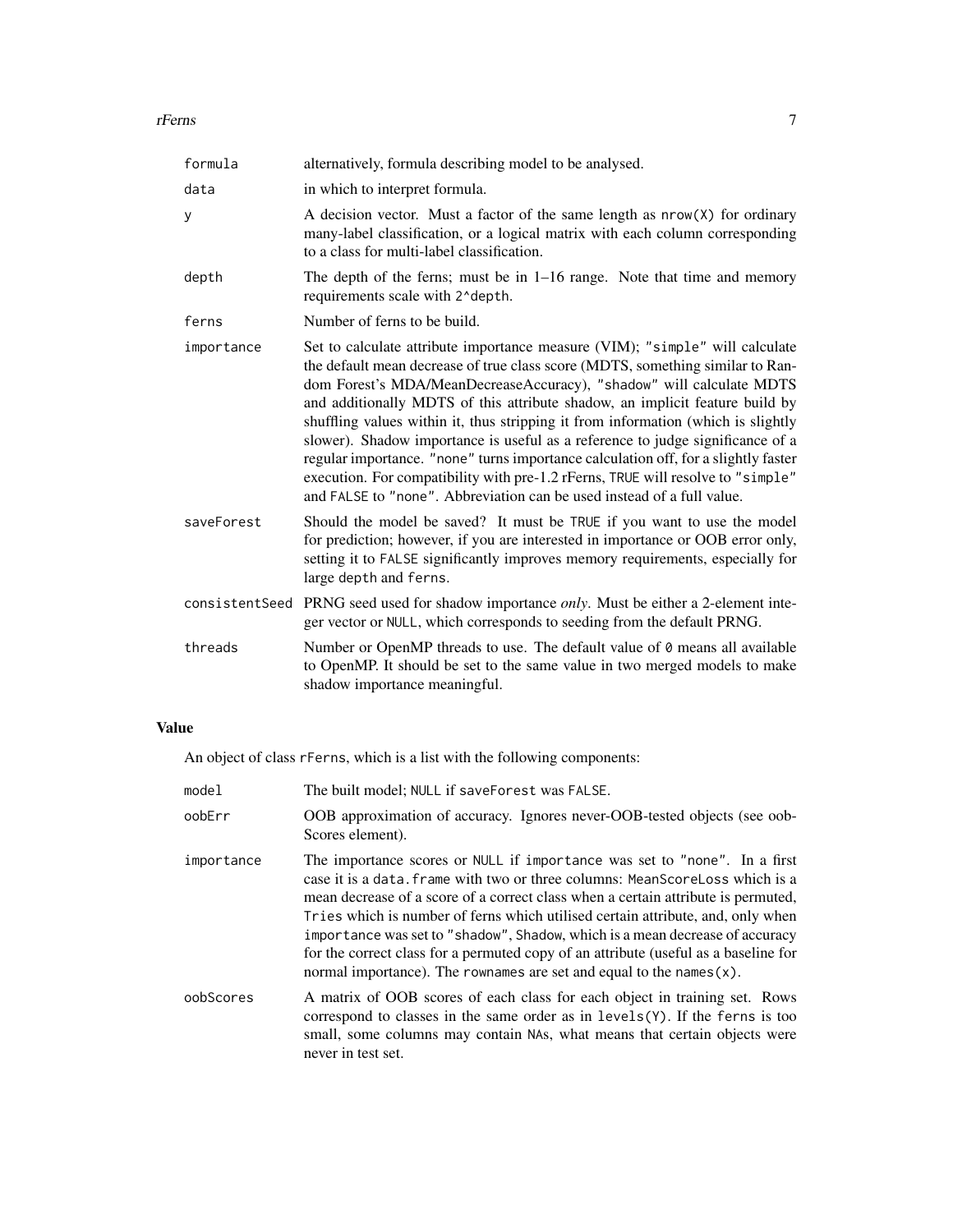| oobPreds           | A vector of OOB predictions of class for each object in training set. Never-<br>OOB-tested objects (see above) have predictions equal to NA.                                                                                      |
|--------------------|-----------------------------------------------------------------------------------------------------------------------------------------------------------------------------------------------------------------------------------|
| oobConfusionMatrix |                                                                                                                                                                                                                                   |
|                    | Confusion matrix build from oobPreds and y.                                                                                                                                                                                       |
| timeTaken          | Time used to train the model (smaller than wall time because data preparation<br>and model final touches are excluded; however it includes the time needed to<br>compute importance, if it applies). An object of difftime class. |
| parameters         | Numerical vector of three elements: classes, depth and ferns, containing<br>respectively the number of classes in decision and copies of depth and ferns<br>parameters.                                                           |
| classLabels        | Copy of levels(Y) after purging unused levels.                                                                                                                                                                                    |
|                    | consistent Seed Consistent seed used; only present for importance="shadow". Can be used to<br>seed a new model via consistent Seed argument.                                                                                      |
| isStruct           | Copy of the train set structure, required internally by predict method.                                                                                                                                                           |

#### Note

The unused levels of the decision will be removed; on the other hand unused levels of categorical attributes will be preserved, so that they could be present in the data later predicted with the model. The levels of ordered factors in training and predicted data must be identical.

Do not use formula interface for a data with large number of attributes; the overhead from handling the formula may be significant.

#### References

Ozuysal M, Calonder M, Lepetit V & Fua P. (2009). *Fast Keypoint Recognition using Random Ferns*, IEEE Transactions on Pattern Analysis and Machine Intelligence, 32(3), 448-461.

Kursa MB (2014). *rFerns: An Implementation of the Random Ferns Method for General-Purpose Machine Learning*, Journal of Statistical Software, 61(10), 1-13.

#### Examples

```
set.seed(77)
#Fetch Iris data
data(iris)
#Build model
rFerns(Species~.,data=iris)
##Importance
rFerns(Species~.,data=iris,importance="shadow")->model
print(model$imp)
```